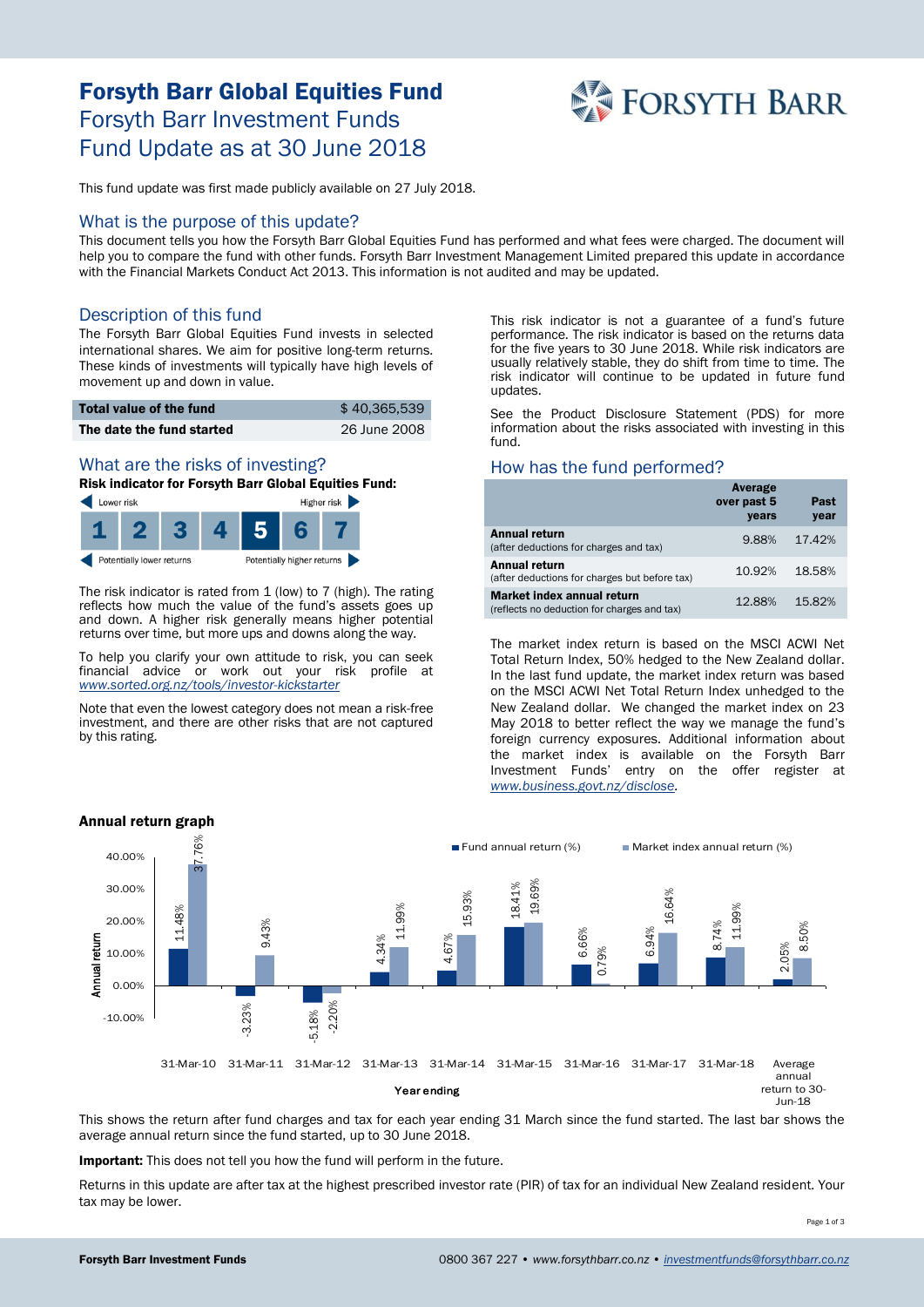# What fees are investors charged?

Investors in the Forsyth Barr Global Equities Fund are charged fund charges. In the year to 31 March 2018 these were:

|                                                          | % of net asset<br>value <sup>1</sup> |
|----------------------------------------------------------|--------------------------------------|
| <b>Total fund charges</b>                                | 1.57%                                |
| Which are made up of:                                    |                                      |
| Total management and administration<br>charges including | 1.57%                                |
| Manager's basic fee                                      | 1.52%                                |
| Other management and<br>administration charges           | 0.05%                                |
| Total performance-based fees                             | 0.00%                                |
|                                                          | Dollar amount per<br>investor        |
| Other charges                                            | \$0.                                 |

Investors may also be charged individual action fees for specific actions or decisions (for example entry fees). See the PDS for more information about those fees.

Small differences in fees and charges can have a big impact on your investment over the long term.

#### Example of how this applies to an investor

Jane had \$10,000 in the fund at the start of the year of the year, Jane received a return after fund charges 18.58% of her initial \$10,000). This gives Jane a total return after tax of \$1,742 for the year.

## What does the fund invest in?

This shows the types of assets that the fund invests in.

#### Actual investment mix



#### Target investment mix

| Cash and cash equivalents    | 10.00% |
|------------------------------|--------|
| New Zealand fixed interest   | 0.00%  |
| International fixed interest | 0.00%  |
| Australasian equities        | 0.00%  |
| International equities       | 90.00% |
| Listed property              | 0.00%  |
| Unlisted property            | 0.00%  |
| Commodities                  | 0.00%  |
| Other                        | 0.00%  |
|                              |        |

#### Top 10 investments

|                | <b>Name</b>                                            | Percentage of<br>fund net assets | <b>Type</b>            | Country              | <b>Credit rating</b><br>(if applicable) |
|----------------|--------------------------------------------------------|----------------------------------|------------------------|----------------------|-----------------------------------------|
| $\mathbf 1$    | NIKE, Inc.                                             | 4.43%                            | International equities | <b>United States</b> |                                         |
| 2              | Facebook Inc.- A                                       | 4.27%                            | International equities | <b>United States</b> |                                         |
| 3              | Comcast Corp Class A                                   | 4.14%                            | International equities | <b>United States</b> |                                         |
| 4              | Schlumberger Limited                                   | 3.57%                            | International equities | <b>United States</b> |                                         |
| 5              | Alphabet Inc Class A                                   | 3.49%                            | International equities | <b>United States</b> |                                         |
| 6              | Visa Inc.- Class A Shares                              | 3.36%                            | International equities | <b>United States</b> |                                         |
| $\overline{7}$ | Medtronic Inc.                                         | 3.35%                            | International equities | <b>United States</b> |                                         |
| 8              | Illumina Inc.                                          | 3.27%                            | International equities | <b>United States</b> |                                         |
| 9              | Thor Industries Inc.                                   | 3.03%                            | International equities | <b>United States</b> |                                         |
| 10             | Ping An Insurance (Group) Company of<br>China, Limited | 3.00%                            | International equities | Hong Kong            |                                         |

The top 10 investments make up 35.91% of the fund.

We actively manage the fund's foreign currency exposures. As at 30 June 2018, these exposures represented 98.88% of the value of the fund and were unhedged.